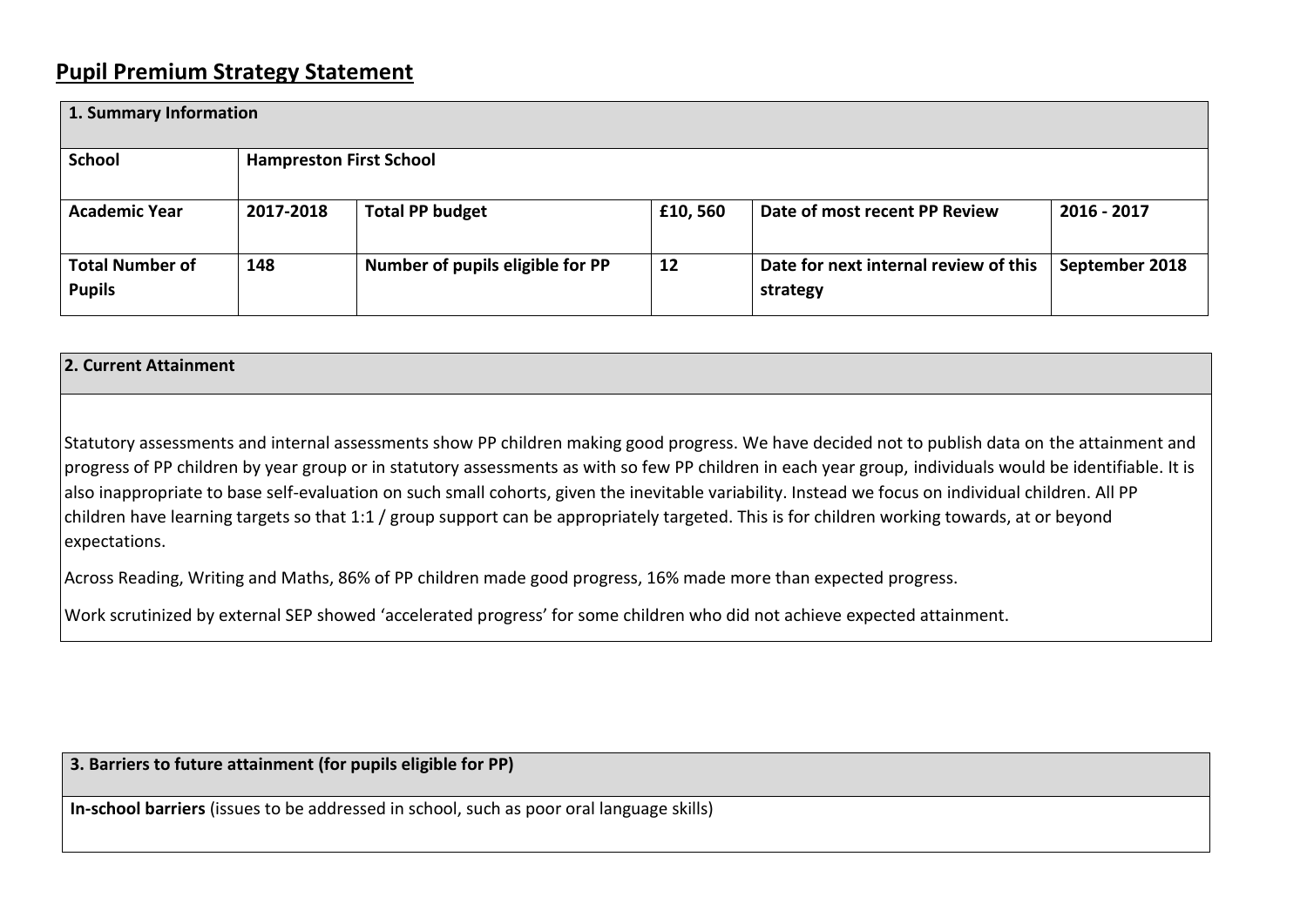| Α.                                                                                                       | Some PP children have low prior attainment                                     |  |  |  |
|----------------------------------------------------------------------------------------------------------|--------------------------------------------------------------------------------|--|--|--|
| В.                                                                                                       | Some PP children have additional needs                                         |  |  |  |
|                                                                                                          | Weaknesses in learning behaviours eg lack of independence, focus or resilience |  |  |  |
| D.                                                                                                       | Social and emotional problems affecting confidence and progress                |  |  |  |
| <b>External barriers</b> (issues which also require action outside school, such as low attendance rates) |                                                                                |  |  |  |
| Е.                                                                                                       | Absence                                                                        |  |  |  |

| 4. Desired outcomes (Desired outcomes and how they will be measured) |                                                | Success criteria                                                                                                                                                                |  |  |
|----------------------------------------------------------------------|------------------------------------------------|---------------------------------------------------------------------------------------------------------------------------------------------------------------------------------|--|--|
|                                                                      |                                                |                                                                                                                                                                                 |  |  |
| A.                                                                   | Good progress                                  | PP children, whatever their prior attainment, make at least expected<br>progress, with some of those whose attainment is below age related<br>expectations starting to catch up |  |  |
| IB.                                                                  | Any additional needs are supported effectively | Children with additional needs are supported through the school's SEND<br>practice with recognition and support for any additional factors that PP<br>face.                     |  |  |
|                                                                      | Improved learning behaviours                   | Improvement in the learning behaviours demonstrated by targeted PP<br>children are evident – recognised by children and staff alike                                             |  |  |
| ID.                                                                  | Improved self-confidence and self-esteem       | Children feeling more confident to participate fully in school life and<br>take risks with their learning                                                                       |  |  |
| E.                                                                   | Increased attendance                           | Attendance issues diminished                                                                                                                                                    |  |  |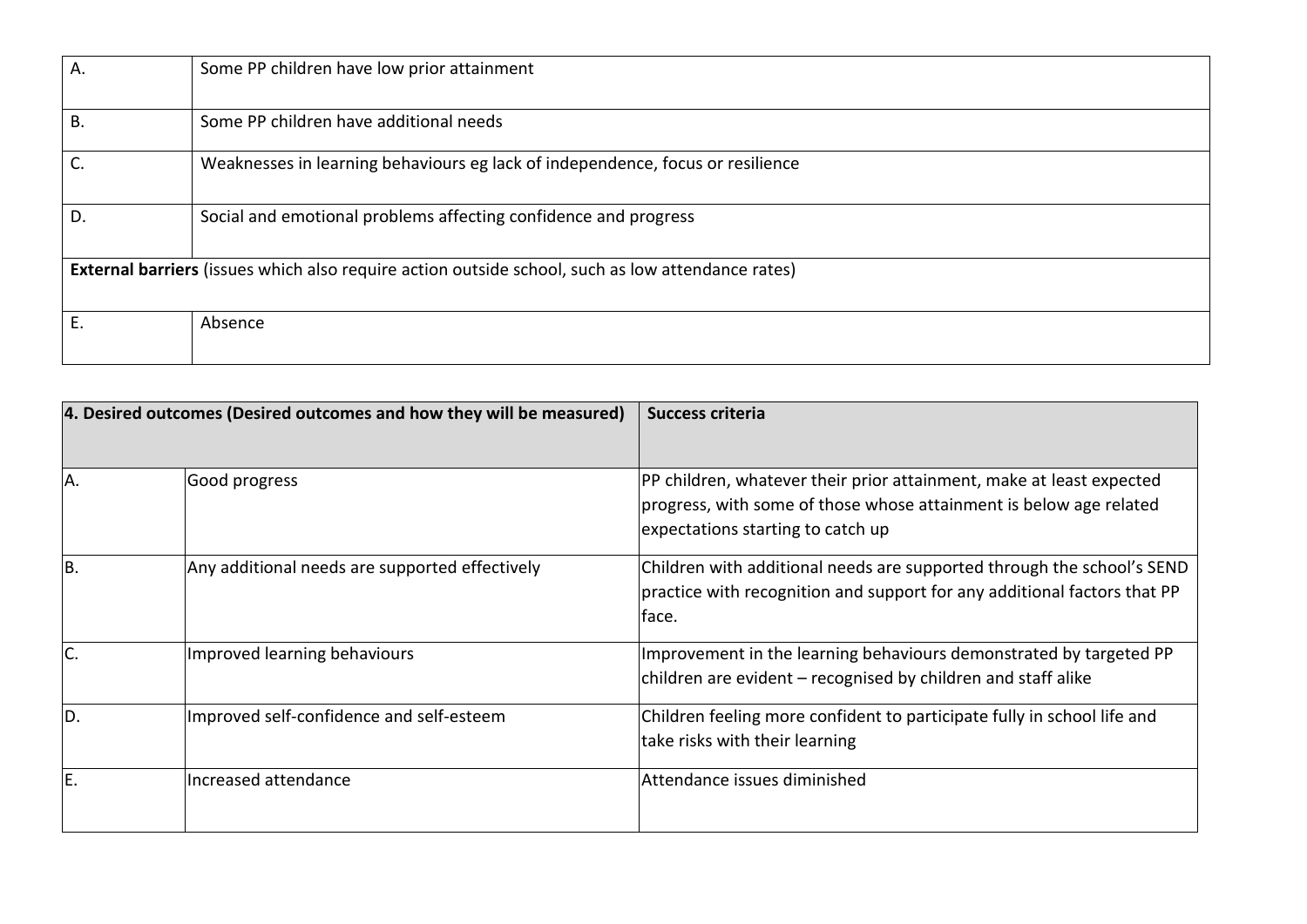|                      | 5. Planned expenditure                                                                                                                                                                                                                                                                                                                                |                                                                                                                                                                                                                                                                                           |                                                   |            |                                         |  |
|----------------------|-------------------------------------------------------------------------------------------------------------------------------------------------------------------------------------------------------------------------------------------------------------------------------------------------------------------------------------------------------|-------------------------------------------------------------------------------------------------------------------------------------------------------------------------------------------------------------------------------------------------------------------------------------------|---------------------------------------------------|------------|-----------------------------------------|--|
| <b>Academic Year</b> | 2017 - 2018                                                                                                                                                                                                                                                                                                                                           |                                                                                                                                                                                                                                                                                           |                                                   |            |                                         |  |
|                      | The three headings below enable the school to demonstrate how they are using the Pupil Premium to improve classroom<br>pedagogy, provide targeted support and support whole school strategies                                                                                                                                                         |                                                                                                                                                                                                                                                                                           |                                                   |            |                                         |  |
|                      | i. Quality of teaching for all                                                                                                                                                                                                                                                                                                                        |                                                                                                                                                                                                                                                                                           |                                                   |            |                                         |  |
| Desired outcome      | Chosen action/approach                                                                                                                                                                                                                                                                                                                                | What is the evidence and<br>rationale for this choice?                                                                                                                                                                                                                                    | How will you<br>ensure it is<br>implemented well? | Staff lead | When will you review<br>implementation? |  |
| A. Good progress     | All staff continue to deliver<br>maths through 'Inspire<br>Maths'.<br>Two staff involved with<br>potential research project,<br>involving pre-teaching of<br>concepts and vocabulary.<br>Ongoing focus on spelling,<br>grammar strategies and<br>reading (including a focus on<br>children working at greater<br>depth)<br>Peer teaching observations | Maths results (2017) encouraging,<br>in light of adoption of Singapore<br>style maths scheme. Spelling focus<br>continues to raise expectations for<br>all children. Literacy focus to<br>address under - attainment,<br>including a focus on those children<br>working at greater depth. | Ongoing monitoring<br>programme                   | Head       | Ongoing                                 |  |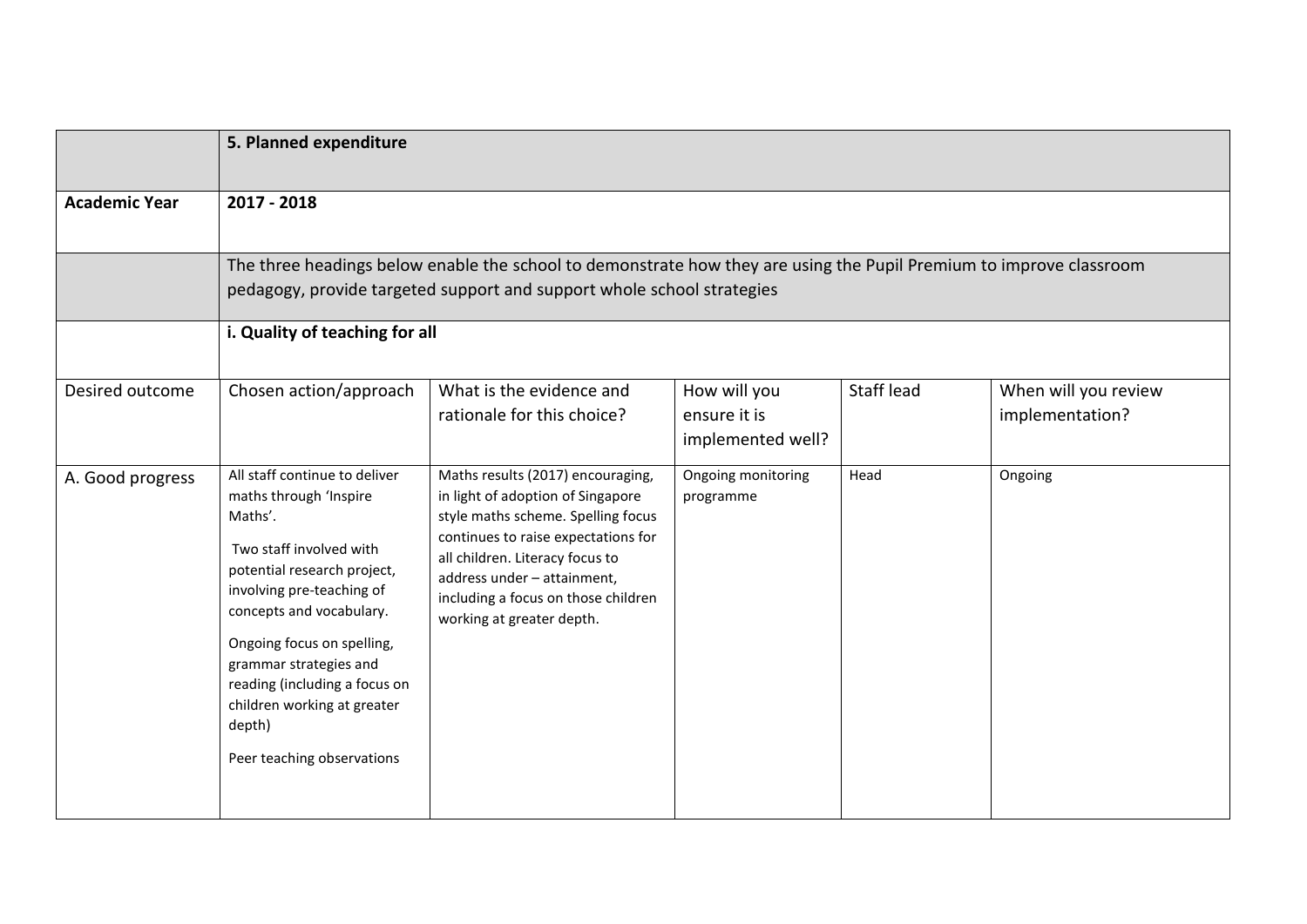| ii. Targeted support |                                                                          |                                                                    |                        |                            |                          |  |
|----------------------|--------------------------------------------------------------------------|--------------------------------------------------------------------|------------------------|----------------------------|--------------------------|--|
|                      |                                                                          |                                                                    |                        |                            |                          |  |
| Desired outcome      |                                                                          | Resigned in proportions behaviours - WIRSCHIERED every expended is | r๚‱ will you ensure    | Staff lead                 | When will you review     |  |
|                      | resilience, focus etc<br>action/approach                                 | lack focus or confidence<br>and rationale for this                 | it is implemented      |                            | implementation?          |  |
|                      | Group responsibility can help choice?                                    |                                                                    | well?                  |                            |                          |  |
| A. Good progress     | promote individual<br>responsibility qup swanostning Boost progress with |                                                                    | Track ongoing progress | Head / Assistant Heads     | Termly                   |  |
|                      | <b>Mith SPEGIBLIST TA</b><br>(additional to full time TA                 | additional targeted<br>support                                     | of children            |                            |                          |  |
|                      | support in every class)                                                  |                                                                    |                        | <b>Total budgeted cost</b> | £1000 (+funds from other |  |
|                      |                                                                          |                                                                    |                        |                            | budgets)                 |  |
| <b>B.</b> Additional | Specialist SEN teacher                                                   | Learning barriers faced by                                         | Track ongoing progress | Head / Assistant Heads     | Termly                   |  |
| needs supported      | supports and advises                                                     | children                                                           | of children            |                            |                          |  |
| effectively          | where appropriate. Close                                                 |                                                                    |                        |                            |                          |  |
|                      | collaboration with                                                       |                                                                    |                        |                            |                          |  |
|                      | specialist TA.                                                           |                                                                    |                        |                            |                          |  |
|                      |                                                                          |                                                                    |                        |                            |                          |  |
|                      |                                                                          |                                                                    |                        |                            |                          |  |
| D. Improved self-    | Social skills sessions with                                              | Improve self-esteem and                                            | Track ongoing progress | Head / Assistant Heads     | Termly                   |  |
| confidence and       | small groups and where                                                   | self-confidence                                                    | of children            |                            |                          |  |
| self-esteem          | appropriate individuals                                                  |                                                                    |                        |                            |                          |  |
|                      |                                                                          |                                                                    |                        |                            |                          |  |
|                      | TA and staff CPD courses -                                               |                                                                    |                        |                            |                          |  |
|                      | autism, attachment,                                                      |                                                                    |                        |                            |                          |  |
|                      |                                                                          |                                                                    |                        |                            |                          |  |
| Total budget cost:   |                                                                          |                                                                    |                        |                            | £9000                    |  |
|                      |                                                                          |                                                                    |                        |                            |                          |  |
|                      |                                                                          |                                                                    |                        |                            |                          |  |

**iii. Other approaches**